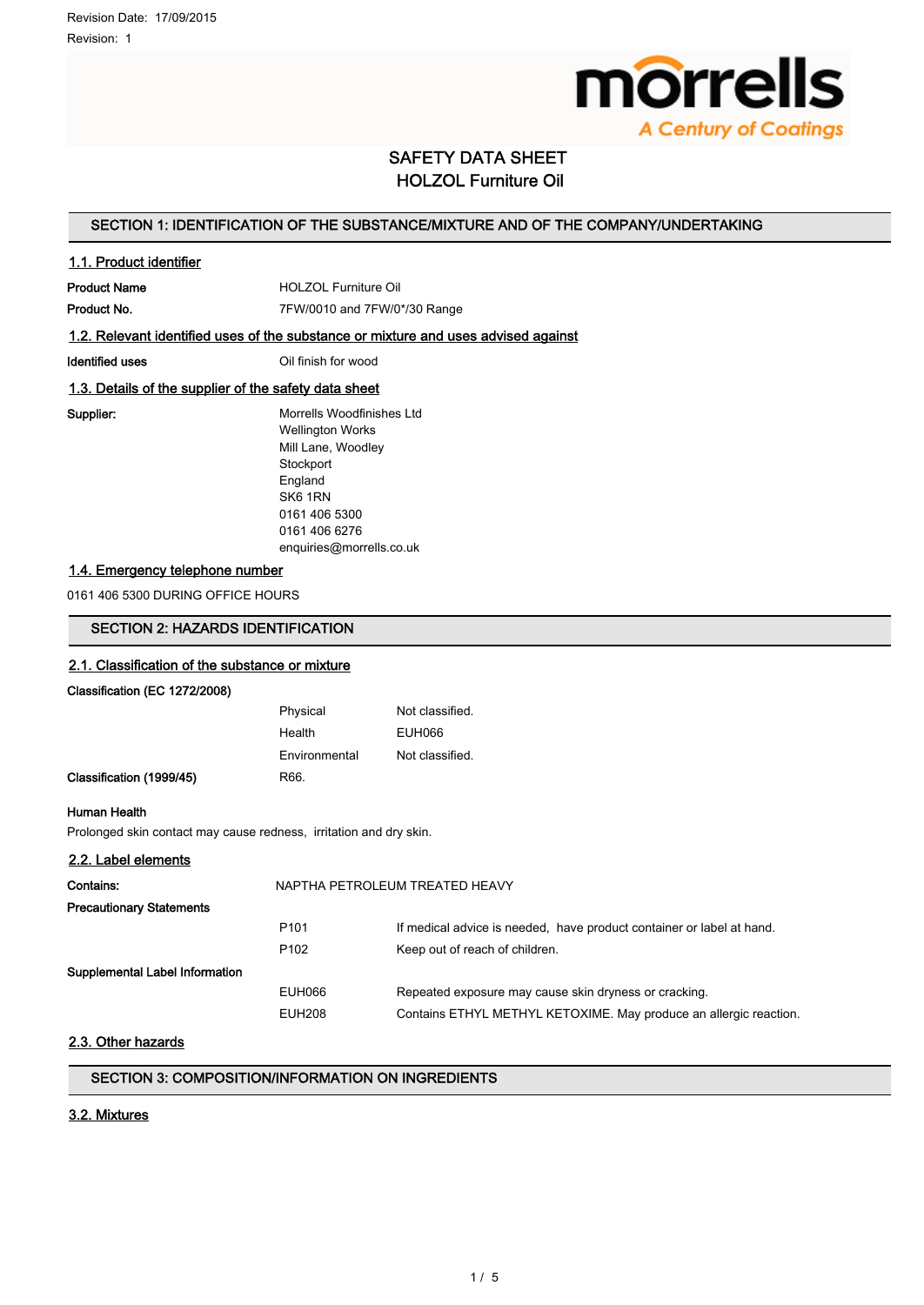# NAPTHA PETROLEUM TREATED HEAVY NAMES AND THE SERVICE OF SOME SOLE OF SALES AND THE SOLE OF SOLE OF SOLE OF SOLE

CAS-No.: 64742-48-9 EC No.: 265-150-3

Classification (EC 1272/2008) EUH066 Asp. Tox. 1 - H304

Classification (67/548) Xn;R65. R66.

The Full Text for all R-Phrases and Hazard Statements are Displayed in Section 16

# SECTION 4: FIRST AID MEASURES

# 4.1. Description of first aid measures

### Inhalation.

Move the exposed person to fresh air at once. Rinse nose and mouth with water. Get medical attention if any discomfort continues.

### Ingestion

NEVER MAKE AN UNCONSCIOUS PERSON VOMIT OR DRINK FLUIDS! Rinse mouth thoroughly. Get medical attention if any discomfort continues.

# Skin Contact

Remove affected person from source of contamination. Remove contaminated clothing. Wash the skin immediately with soap and water. Get medical attention if any discomfort continues.

### Eye Contact

Make sure to remove any contact lenses from the eyes before rinsing. Promptly wash eyes with plenty of water while lifting the eye lids. Continue to rinse for at least 15 minutes. Get medical attention if any discomfort continues.

# 4.2. Most important symptoms and effects, both acute and delayed

# 4.3. Indication of any immediate medical attention and special treatment needed

# SECTION 5: FIREFIGHTING MEASURES

# 5.1. Extinguishing media

# Extinguishing Media

This product is not flammable. Extinguish with foam, carbon dioxide or dry powder.

### Unsuitable Extinguishing Media

Do not use water jet as an extinguisher, as this will spread the fire.

### 5.2. Special hazards arising from the substance or mixture

# Unusual Fire & Explosion Hazards

If heated, volume and pressure increases strongly, resulting in explosion of container.

# 5.3. Advice for firefighters

# Special Fire Fighting Procedures

Water spray should be used to cool containers. Keep run-off water out of sewers and water sources. Dike for water control.

#### Protective Measures In Fire

Selection of respiratory protection for fire fighting: follow the general fire precautions indicated in the workplace.

# SECTION 6: ACCIDENTAL RELEASE MEASURES

### 6.1. Personal precautions, protective equipment and emergency procedures

Wear protective clothing as described in Section 8 of this safety data sheet.

# 6.2. Environmental precautions

Do not allow to enter drains, sewers or watercourses. Contain spillages with sand, earth or any suitable adsorbent material.

### 6.3. Methods and material for containment and cleaning up

Stop leak if possible without risk. Absorb in vermiculite, dry sand or earth and place into containers. Do not contaminate water sources or sewer.

# 6.4. Reference to other sections

Collect and dispose of spillage as indicated in section 13. Wear protective clothing as described in Section 8 of this safety data sheet.

# SECTION 7: HANDLING AND STORAGE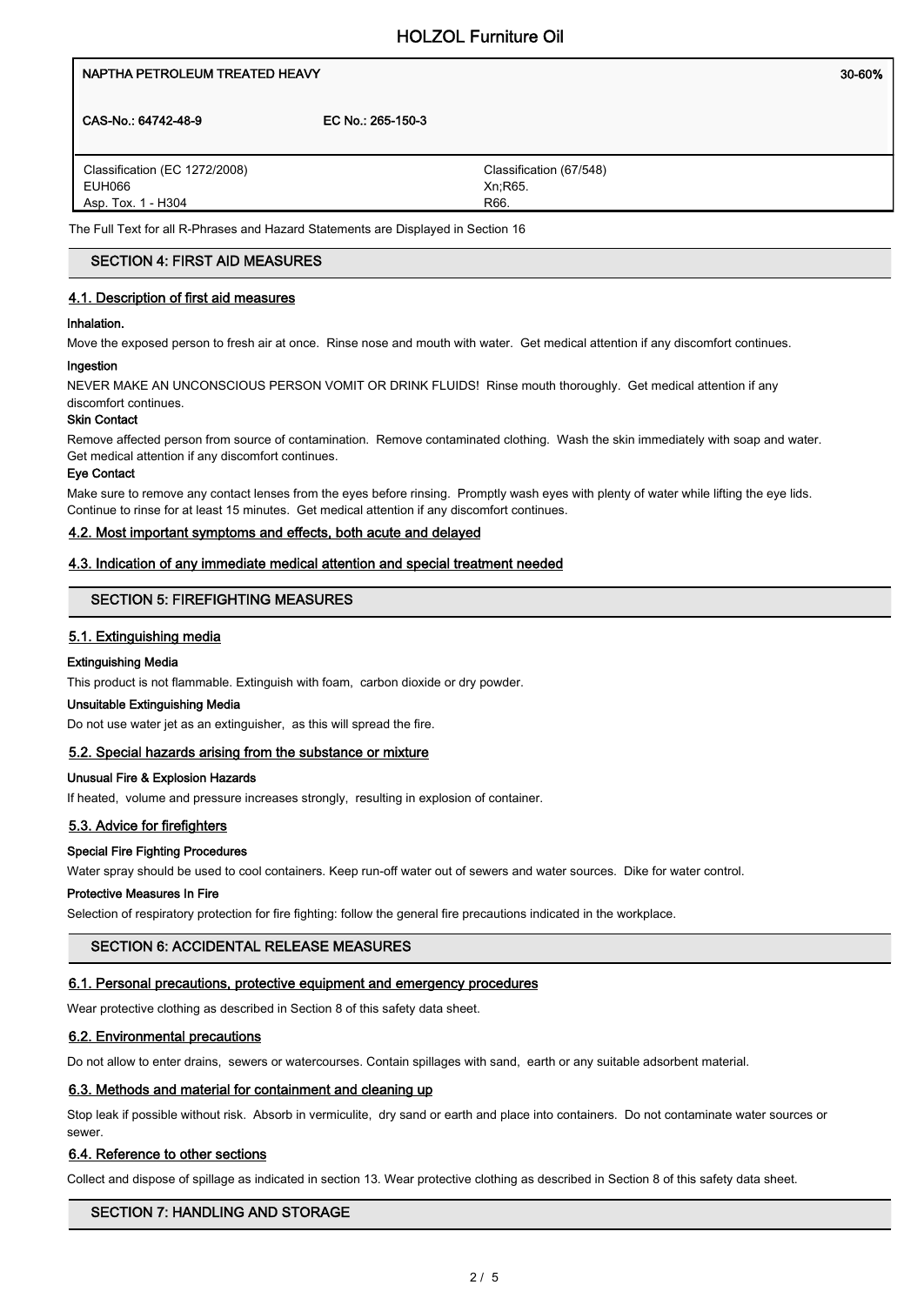# HOLZOL Furniture Oil

# 7.1. Precautions for safe handling

Avoid spilling, skin and eye contact. Keep away from heat, sparks and open flame. Risk of vapour concentration on the floor and in low-lying areas. Always remove oil with soap and water or skin cleaning agent, never use organic solvents. Do not use oil-contaminated clothing or shoes, and do not put rags moistened with oil into pockets.

# 7.2. Conditions for safe storage, including any incompatibilities

Store in tightly closed original container in a dry, cool and well-ventilated place. Keep away from heat, sparks and open flame.

# 7.3. Specific end use(s)

# SECTION 8: EXPOSURE CONTROLS/PERSONAL PROTECTION

# 8.1. Control parameters

| <b>Name</b>                     | <b>STD</b> |           | TWA - 8 Hrs | STEL - 15 Min | <b>Notes</b> |
|---------------------------------|------------|-----------|-------------|---------------|--------------|
| INAPTHA PETROLEUM TREATED HEAVY | <b>WEL</b> | $148$ ppm | 1200 mg/m3  |               |              |

WEL = Workplace Exposure Limit.

### 8.2. Exposure controls

Protective Equipment



#### Process Conditions

Use engineering controls to reduce air contamination to permissible exposure level.

#### Engineering Measures

Provide adequate ventilation. Observe occupational exposure limits and minimize the risk of inhalation of vapours.

#### Respiratory Equipment

No specific recommendation made, but respiratory protection may still be required under exceptional circumstances when excessive air contamination exists.

#### Hand Protection

Use suitable protective gloves if risk of skin contact. Protective gloves should be used if there is a risk of direct contact or splash. For prolonged or repeated skin contact use suitable protective gloves.

### Eye Protection

If risk of splashing, wear safety goggles or face shield. Wear splash-proof eye goggles to prevent any possibility of eye contact.

#### Other Protection

Wear appropriate clothing to prevent any possibility of skin contact.

#### Hygiene Measures

DO NOT SMOKE IN WORK AREA! Wash at the end of each work shift and before eating, smoking and using the toilet. Wash promptly if skin becomes wet or contaminated. Promptly remove any clothing that becomes contaminated. Use appropriate skin cream to prevent drying of skin. When using do not eat, drink or smoke.

# SECTION 9: PHYSICAL AND CHEMICAL PROPERTIES

#### 9.1. Information on basic physical and chemical properties

| Appearance                                  | Liguid                       |
|---------------------------------------------|------------------------------|
| Colour                                      | Colourless                   |
| Odour                                       | Odourless                    |
| Initial Boiling Point and Boiling<br>Range: | 155-185                      |
| <b>Relative Density</b>                     | .889 KG/L                    |
| <b>Viscosity</b>                            | >10mm2/sec (DIN ISO Cup 3mm) |
| Flash Point (°C)                            | >60 c                        |
| -----                                       |                              |

# 9.2. Other information

Volatile Organic Compound (VOC) 356 g/litre

# SECTION 10: STABILITY AND REACTIVITY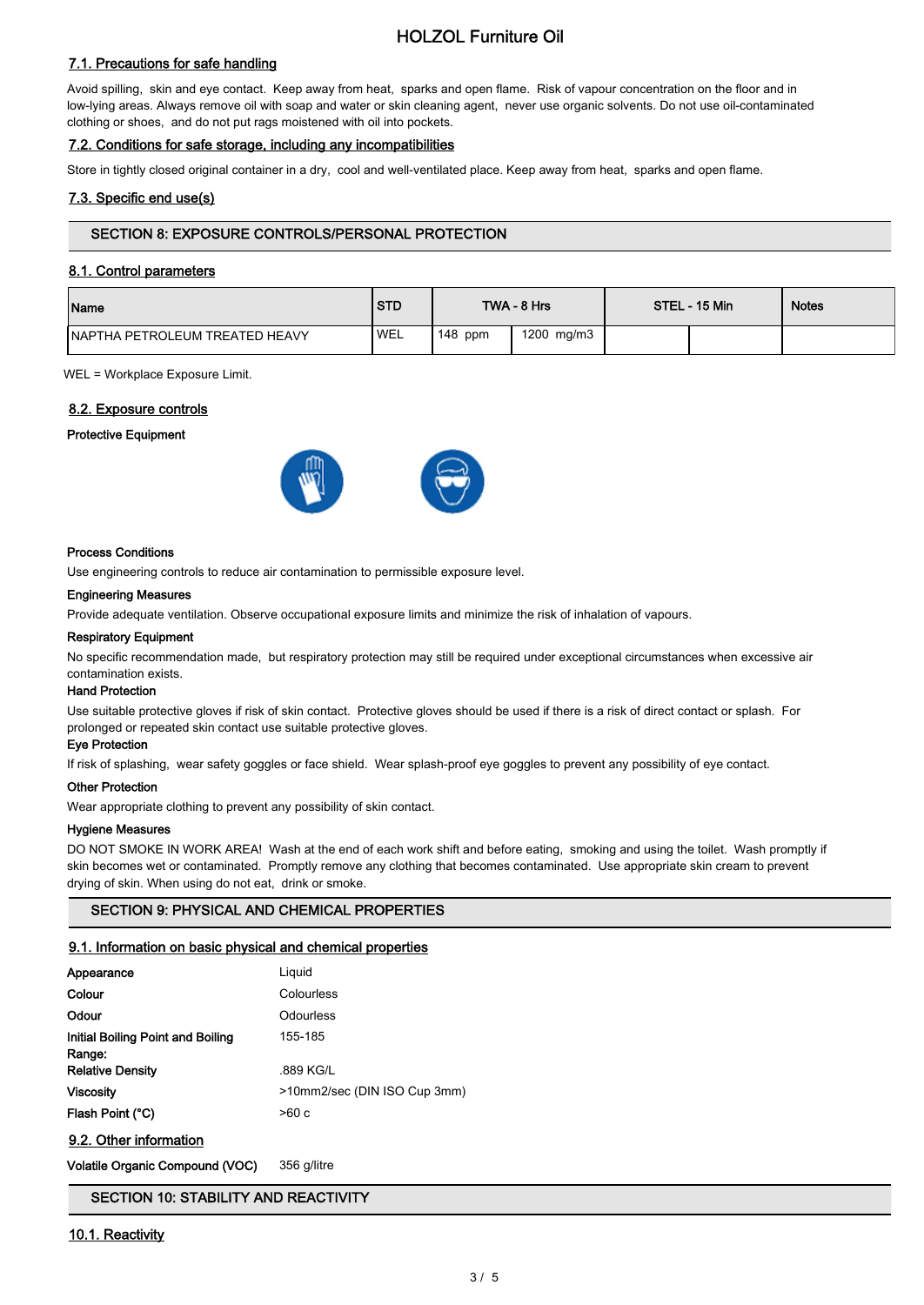# HOLZOL Furniture Oil

There are no known reactivity hazards associated with this product.

# 10.2. Chemical stability

Stable under normal temperature conditions and recommended use.

# 10.3. Possibility of hazardous reactions

# 10.4. Conditions to avoid

Avoid excessive heat for prolonged periods of time. Avoid heat, flames and other sources of ignition.

### 10.5. Incompatible materials

### 10.6. Hazardous decomposition products

Fire creates: Carbon monoxide (CO). Carbon dioxide (CO2).

# SECTION 11: TOXICOLOGICAL INFORMATION

## 11.1. Information on toxicological effects

| Toxic Dose 1 - Ld 50             | 5000 mg/kg (oral rat)               |  |
|----------------------------------|-------------------------------------|--|
| Acute Toxicity (Oral LD50)       | > 5000 mg/kg Rat                    |  |
|                                  | Naphtha (Petrol) Hydrotreated heavy |  |
| Acute Toxicity (Dermal LD50)     | > 5000 mg/kg Rabbit                 |  |
| Acute Toxicity (Inhalation LC50) | > 4951 Rat                          |  |

#### Inhalation

In high concentrations, vapours may irritate throat and respiratory system and cause coughing.

#### Ingestion.

May cause discomfort if swallowed.

#### Skin Contact

The product contains a small amount of sensitising substance which may provoke an allergic reaction among sensitive individuals after repeated contact. Repeated exposure may cause skin dryness or cracking.

#### Eye Contact

Spray and vapour in the eyes may cause irritation and smarting.

# SECTION 12: ECOLOGICAL INFORMATION

# Ecotoxicity:

Not regarded as dangerous for the environment.

#### 12.1. Toxicity

| LC 50, 96 Hrs, Fish mg/l                           | 8.2                                                            |
|----------------------------------------------------|----------------------------------------------------------------|
|                                                    | LC50 96 hours ~ 1000 mg/l Onchorhynchus mykiss (Rainbow trout) |
| EC 50, 48 Hrs, DapHnia, mg/l                       | 4.5                                                            |
| IC 50, 72 Hrs, Algae, mg/l                         | 3.1                                                            |
| <b>Chronic Toxicity - Aquatic</b><br>Invertebrates | $EC50 \sim 1000$ mg/l Daphnia magna                            |

### 12.2. Persistence and degradability

#### Degradability:

The product is biodegradable, but it must not be discharged into drains without permission from the authorities.

### 12.3. Bioaccumulative potential

### 12.4. Mobility in soil

# 12.5. Results of PBT and vPvB assessment

### 12.6. Other adverse effects

# SECTION 13: DISPOSAL CONSIDERATIONS

## General Information

Waste to be treated as controlled waste. Disposal to licensed waste disposal site in accordance with local Waste Disposal Authority. The packaging must be empty (drop-free, when inverted) Rags and the like, moistened with flammable liquids, must be discarded into designated fireproof bucket.

### 13.1. Waste treatment methods